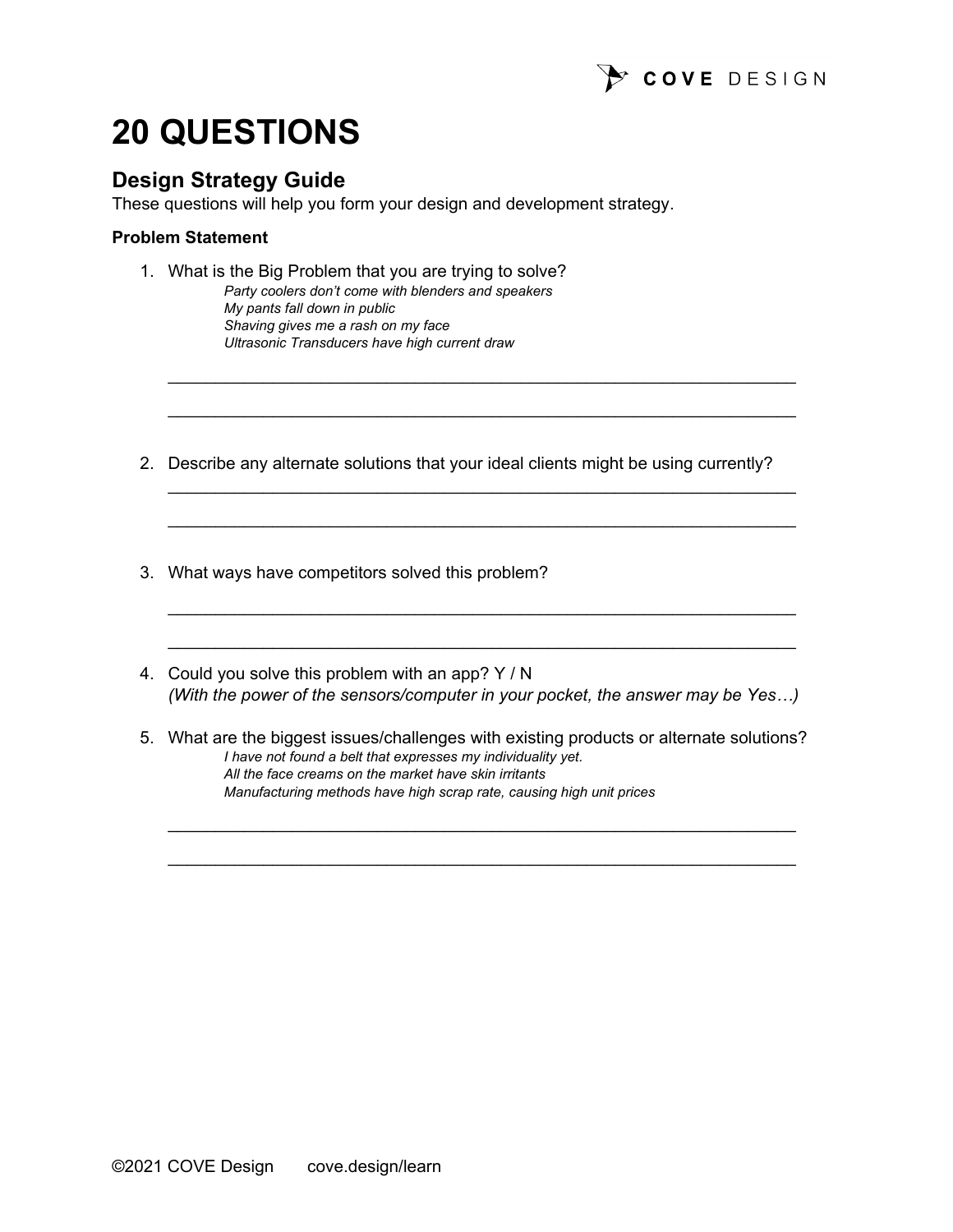

#### **Solution/Idea**

- 6. What is your solution?
	- a. Physical Product? *MagSafe Charging Stand Hitch Mount Bike Rack Bluetooth Speaker with Voice Control*
	- b. Software Product? *YNAB Google Maps*
	- c. Service Offering? *Uber Grubhub Target*
- 7. Can you name your primary value proposition in one statement? *Tired of your bike seat falling off? Try Seat Locker to keep your buns supported Never forget your wallet again with WalletChain Say no to burned steaks by using Grill Master's TempMeter*
- 8. What would you say are 'essential features' of your product idea? This should be a list of features. Consider each aspect of your product/service.

 $\mathcal{L}_\text{max}$  and  $\mathcal{L}_\text{max}$  and  $\mathcal{L}_\text{max}$  and  $\mathcal{L}_\text{max}$  and  $\mathcal{L}_\text{max}$  and  $\mathcal{L}_\text{max}$  $\frac{1}{2}$  ,  $\frac{1}{2}$  ,  $\frac{1}{2}$  ,  $\frac{1}{2}$  ,  $\frac{1}{2}$  ,  $\frac{1}{2}$  ,  $\frac{1}{2}$  ,  $\frac{1}{2}$  ,  $\frac{1}{2}$  ,  $\frac{1}{2}$  ,  $\frac{1}{2}$  ,  $\frac{1}{2}$  ,  $\frac{1}{2}$  ,  $\frac{1}{2}$  ,  $\frac{1}{2}$  ,  $\frac{1}{2}$  ,  $\frac{1}{2}$  ,  $\frac{1}{2}$  ,  $\frac{1$ 

 $\frac{1}{2}$  ,  $\frac{1}{2}$  ,  $\frac{1}{2}$  ,  $\frac{1}{2}$  ,  $\frac{1}{2}$  ,  $\frac{1}{2}$  ,  $\frac{1}{2}$  ,  $\frac{1}{2}$  ,  $\frac{1}{2}$  ,  $\frac{1}{2}$  ,  $\frac{1}{2}$  ,  $\frac{1}{2}$  ,  $\frac{1}{2}$  ,  $\frac{1}{2}$  ,  $\frac{1}{2}$  ,  $\frac{1}{2}$  ,  $\frac{1}{2}$  ,  $\frac{1}{2}$  ,  $\frac{1$  $\mathcal{L}_\text{max}$  and  $\mathcal{L}_\text{max}$  and  $\mathcal{L}_\text{max}$  and  $\mathcal{L}_\text{max}$  and  $\mathcal{L}_\text{max}$  and  $\mathcal{L}_\text{max}$ 

*Cooler must have wireless speaker and blender, powered by battery Belt must be neon blue and have glittery diamonds US transducer must draw less than 20 uA*

9. Why are you (or your company) uniquely suited to develop this product better than your competitors?

 $\frac{1}{2}$  ,  $\frac{1}{2}$  ,  $\frac{1}{2}$  ,  $\frac{1}{2}$  ,  $\frac{1}{2}$  ,  $\frac{1}{2}$  ,  $\frac{1}{2}$  ,  $\frac{1}{2}$  ,  $\frac{1}{2}$  ,  $\frac{1}{2}$  ,  $\frac{1}{2}$  ,  $\frac{1}{2}$  ,  $\frac{1}{2}$  ,  $\frac{1}{2}$  ,  $\frac{1}{2}$  ,  $\frac{1}{2}$  ,  $\frac{1}{2}$  ,  $\frac{1}{2}$  ,  $\frac{1$  $\mathcal{L}_\text{max}$  and  $\mathcal{L}_\text{max}$  and  $\mathcal{L}_\text{max}$  and  $\mathcal{L}_\text{max}$  and  $\mathcal{L}_\text{max}$  and  $\mathcal{L}_\text{max}$ 

 $\frac{1}{2}$  , and the set of the set of the set of the set of the set of the set of the set of the set of the set of the set of the set of the set of the set of the set of the set of the set of the set of the set of the set  $\mathcal{L}_\text{max}$  and  $\mathcal{L}_\text{max}$  and  $\mathcal{L}_\text{max}$  and  $\mathcal{L}_\text{max}$  and  $\mathcal{L}_\text{max}$  and  $\mathcal{L}_\text{max}$ 

*Are you the technical experts? Do you have more funding? Do you have a unique approach to the problem?*

10. What are the biggest risks that you can see with this idea?

*Someone could get injured because the new device is faster, but more dangerous Nobody will buy it because my idea is too expensive Manufacturing technology is not capable of making this design.*

 $\frac{1}{2}$  , and the set of the set of the set of the set of the set of the set of the set of the set of the set of the set of the set of the set of the set of the set of the set of the set of the set of the set of the set  $\mathcal{L}_\text{max}$  and  $\mathcal{L}_\text{max}$  and  $\mathcal{L}_\text{max}$  and  $\mathcal{L}_\text{max}$  and  $\mathcal{L}_\text{max}$  and  $\mathcal{L}_\text{max}$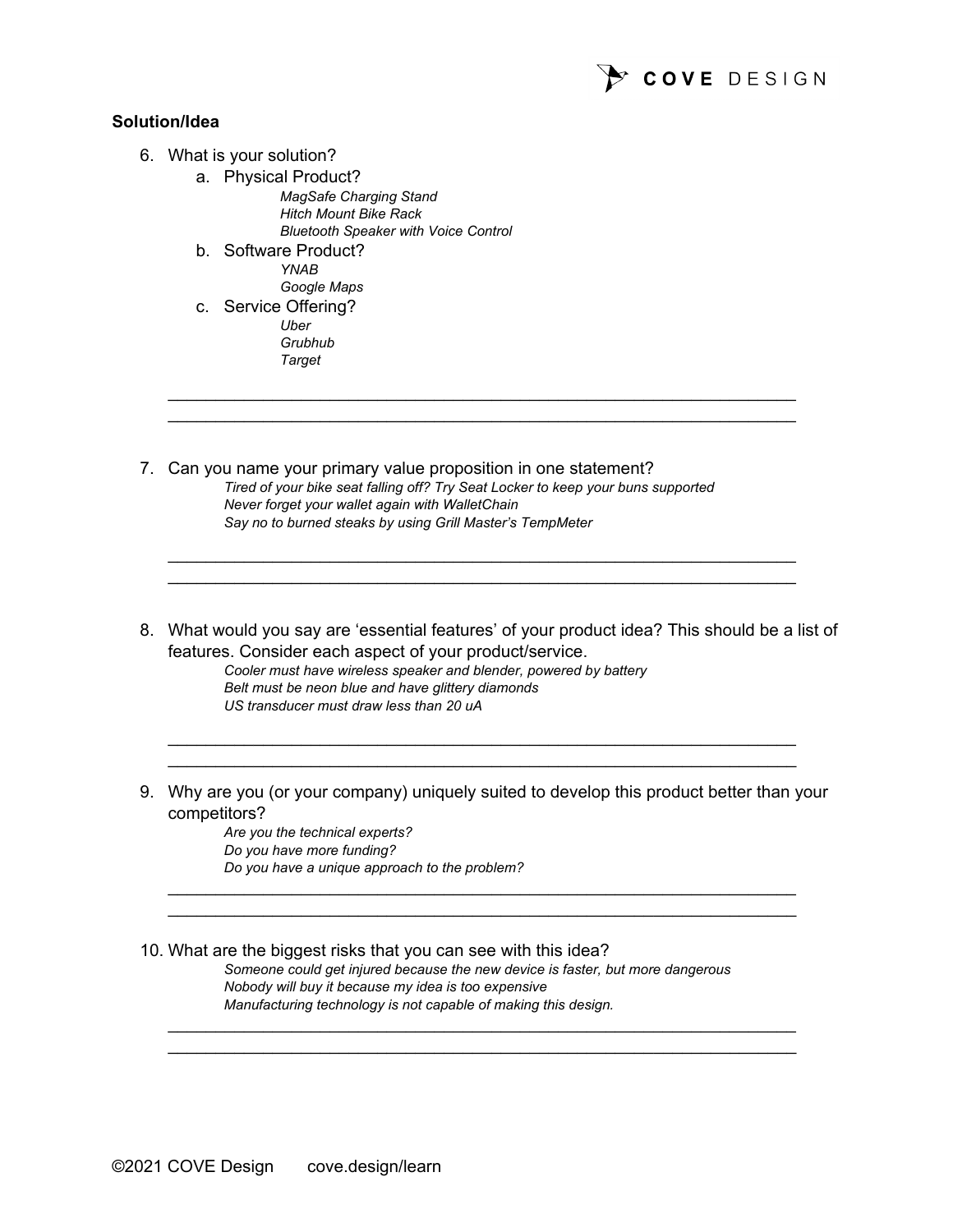

#### **Marketing**

11. Who is your ideal customer? Be as specific as possible. *Mothers with 1-3 children that work from home Ironman participants High school STEM students Retired fishermen*  $\mathcal{L}_\text{max}$  and  $\mathcal{L}_\text{max}$  and  $\mathcal{L}_\text{max}$  and  $\mathcal{L}_\text{max}$  and  $\mathcal{L}_\text{max}$  and  $\mathcal{L}_\text{max}$  $\frac{1}{2}$  , and the set of the set of the set of the set of the set of the set of the set of the set of the set of the set of the set of the set of the set of the set of the set of the set of the set of the set of the set 12. What is your target sales volume Year 1 – Year 3? (EAU: Estimated Annual Usage) *Low volume or novelty/niche products: 500, 800, 1000 Med volume industrial electronics: 800, 1200, 2000 Med-High volume toys/games: 100k, 250k, 400k High Volume: 1M, 2M, 10M (sometimes, even low-volume medical supplies are in the millions)*  $\mathcal{L}_\text{max}$  and  $\mathcal{L}_\text{max}$  and  $\mathcal{L}_\text{max}$  and  $\mathcal{L}_\text{max}$  and  $\mathcal{L}_\text{max}$  and  $\mathcal{L}_\text{max}$  $\mathcal{L}_\text{max}$  and  $\mathcal{L}_\text{max}$  and  $\mathcal{L}_\text{max}$  and  $\mathcal{L}_\text{max}$  and  $\mathcal{L}_\text{max}$  and  $\mathcal{L}_\text{max}$ 13. Do you have any real/artificial urgency to get this product to market? Can you describe any important milestones/deadlines that will force a faster development schedule? *Sometimes (electronic material) scarcity will force a development schedule. A new product may be under development, which will make your product obsolete Funding availability can accelerate a product development schedule. Environmental regulations sometimes drive product development schedules Personal impatience is a real thing; I want this to be on the market yesterday!*  $\frac{1}{2}$  ,  $\frac{1}{2}$  ,  $\frac{1}{2}$  ,  $\frac{1}{2}$  ,  $\frac{1}{2}$  ,  $\frac{1}{2}$  ,  $\frac{1}{2}$  ,  $\frac{1}{2}$  ,  $\frac{1}{2}$  ,  $\frac{1}{2}$  ,  $\frac{1}{2}$  ,  $\frac{1}{2}$  ,  $\frac{1}{2}$  ,  $\frac{1}{2}$  ,  $\frac{1}{2}$  ,  $\frac{1}{2}$  ,  $\frac{1}{2}$  ,  $\frac{1}{2}$  ,  $\frac{1$  $\mathcal{L}_\text{max}$  and  $\mathcal{L}_\text{max}$  and  $\mathcal{L}_\text{max}$  and  $\mathcal{L}_\text{max}$  and  $\mathcal{L}_\text{max}$  and  $\mathcal{L}_\text{max}$ 

14. How do you plan to advertise your product/service? Do you have an advertising budget? *ie: Online, Word of Mouth, Billboards, Email campaigns Flyers, etc.*

 $\mathcal{L}_\text{max}$  and  $\mathcal{L}_\text{max}$  and  $\mathcal{L}_\text{max}$  and  $\mathcal{L}_\text{max}$  and  $\mathcal{L}_\text{max}$  and  $\mathcal{L}_\text{max}$  $\frac{1}{2}$  ,  $\frac{1}{2}$  ,  $\frac{1}{2}$  ,  $\frac{1}{2}$  ,  $\frac{1}{2}$  ,  $\frac{1}{2}$  ,  $\frac{1}{2}$  ,  $\frac{1}{2}$  ,  $\frac{1}{2}$  ,  $\frac{1}{2}$  ,  $\frac{1}{2}$  ,  $\frac{1}{2}$  ,  $\frac{1}{2}$  ,  $\frac{1}{2}$  ,  $\frac{1}{2}$  ,  $\frac{1}{2}$  ,  $\frac{1}{2}$  ,  $\frac{1}{2}$  ,  $\frac{1$